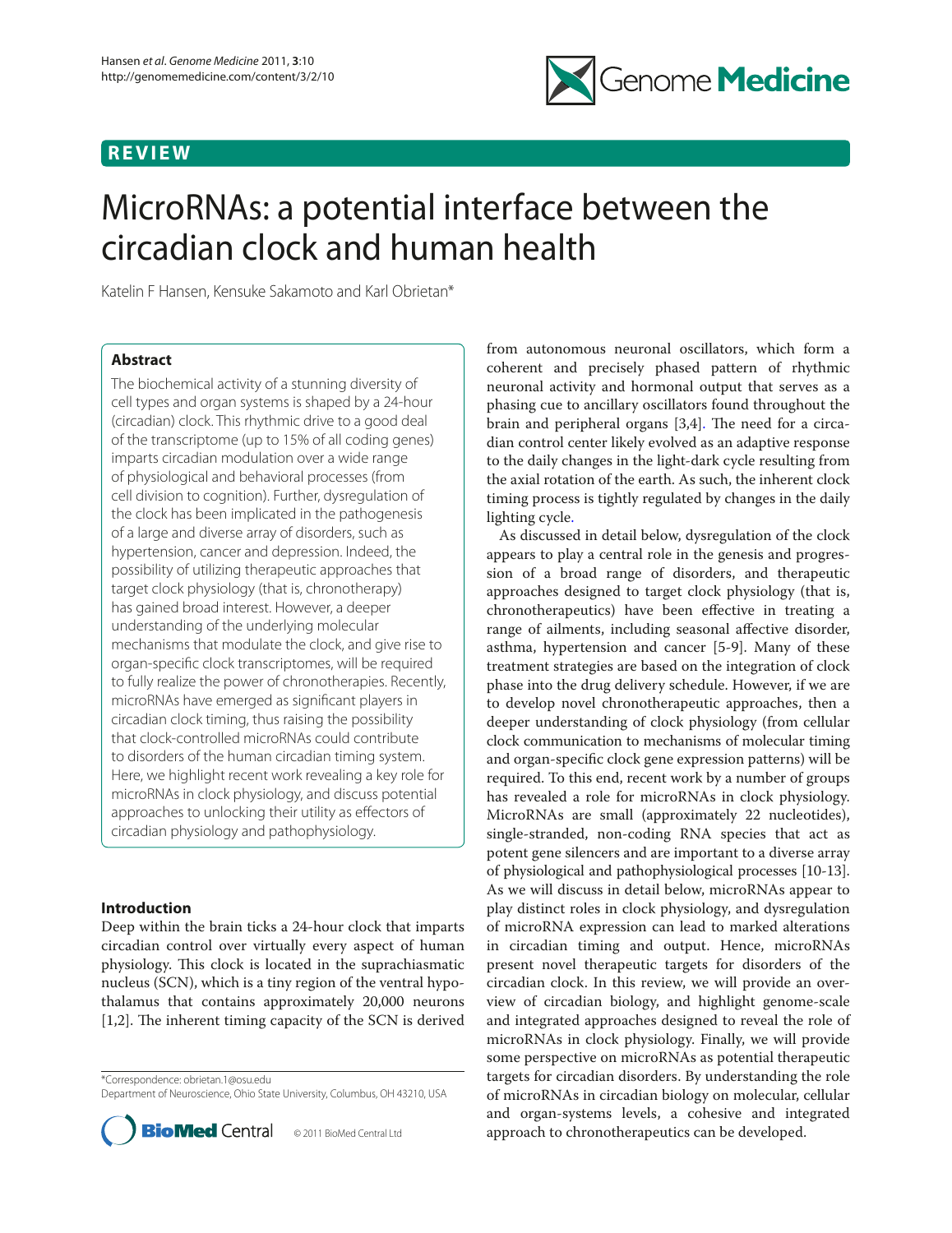## **Circadian timing**

At a molecular level, the inherent 24-hour time-keeping capacity of the SCN stems from a well-characterized transcriptional/post-translation feedback loop (Figure 1). Central to this molecular clock is the rhythmic expression of the period (*per1* and *per2*) and cryptochrome (*cry1* and *cry2*) families of genes. Circadian transcription of *per* and *cry* genes is mediated by an E-box-binding basic helix-loop-helix transcription factor consisting of CLOCK (or NPAS2) and BMAL1. The gene products of *per* and *cry* accumulate in the cytoplasm, dimerize, enter the nucleus, and repress transactivation of the CLOCK-BMAL1 complex [14,15].

If this negative feedback loop were the entire story, one would anticipate only a single robust round of *per/ cry* gene expression would occur, and then a steady, basal level of gene expression would persist. Rather, rhythmic relief of *per/cry* repression is achieved in part via progressive phosphorylation of PER by casein kinase 1 delta and epsilon, which targets the proteins for polyubiquitylation and degradation via the 26S proteosomal pathway [16,17].

Here, it should also be pointed out that this core molecular feedback loop is influenced by multiple clockinfluenced feedback regulators, including kinases such as protein kinase A and the extracellular signal-related kinase (ERK)/mitogen-activated protein kinase (MAPK) cascade. Likewise, oscillations in transcriptional pathways mediated by the nuclear hormone receptor Reverb*,* the bZIP transcription factor E4BP4 [18] and the basic helix-loop-helix transcription factors Dec1 and Dec2 [19] modulate the amplitude and phasing of the clock and also serve as output pathways that impart circadian control over an array of biochemical and physiological processes [20,21].

Entrainment of the biological clock to external time cues appears to be mediated in part by rapid changes in the expression of *per1* and *per2*. Along these lines, photic input drives a rapid increase in clock gene expression via an ERK/MAPK-cAMP response-element-binding protein (CREB) signaling cassette in the SCN [22] (Figure 1). Conversely, non-photic entrainment cues have been shown to trigger a rapid degradation of *per1* and *per2* expression [23]. As state variables of the clock, changes in the expression of *per1* and *per2* would lead to resetting of the molecular oscillator, and in turn re-entrainment of the circadian rhythm.

A deeper understanding of the functional significance of the circadian timing process was realized through gene-array-based analysis, which showed that large and diverse functional classes of genes within the SCN are under the control of the core-clock timing processes [24,25]. Likewise, robust rhythmicity in the periphery has been demonstrated for tissues, including the liver and heart [26-28]. A truly remarkable finding was the organspecific nature of circadian gene expression profile. Hence, beyond the canonical core clock genes, only small subsets of genes have been found to oscillate in multiple organ systems; along these lines, Panda *et al.* [25] reported that 28 genes (out of approximately 650) were found to oscillate in both the SCN and the liver. These findings reveal that clock-controlled gene expression is tailored to match the physiological role of the tissue.

## **Circadian modulation of disease**

The finding that circadian timing mechanisms are distributed through the body raises important questions about the relevance of the clock to human health and disease. Some of the most interesting work on this subject has utilized animal models to assess the physiological effects that disruption of timing has on disease progression. Along these lines, work by Filipski *et al.* [29] showed that destruction of the SCN accelerated malignant tumor growth by up to threefold. Likewise, experimental models that lead to a marked disruption of clock synchrony, such as constant light, and repetitive shifting of the light-dark cycle, have been shown to accelerate tumor growth and, relatedly, increase mortality rates [30-32]. In a telling parallel to these studies, a number of epidemiological studies have found that shift workers are at an elevated risk for several types of cancer, including breast, colorectal and prostate cancer [33-35]. Given work showing that the circadian clock modulates hormone output, immune cell function and cell division, the postulation that disruption of the circadian clock occurs as part of the disease progress may not be surprising. However, many of these studies have also hinted at the possibility that disruption of the clock may be a key factor in the initiation of a disease state. In this regard, work in mouse models in which components of the core clock timing process are disrupted via genetic-based approaches have been particularly enlightening. Along these lines, *Clock* mutant mice are obese and hyperphagic, exhibiting hyperleptinemia, hepatic steatosis hyperglycemia and hypoinsulinemia [36]. In an interesting affirmation of the connection between the clock and metabolic disorders, SNP analysis of lean and obese humans has revealed an association between *CLOCK* polymorphisms and susceptibility to obesity [37]. In addition, haplotype analysis has identified *CLOCK* gene variants that may be protective against the development of obesity or that contribute to the development of metabolic syndrome, type 2 diabetes and cardiovascular disease [38]. It also appears that key components of the molecular clock are affected by alterations in metabolic activity. Along these lines, mice maintained on a high-fat diet, thus leading to obesity and metabolic syndromes, exhibited a marked alteration in core *Clock* gene expression within the liver and kidneys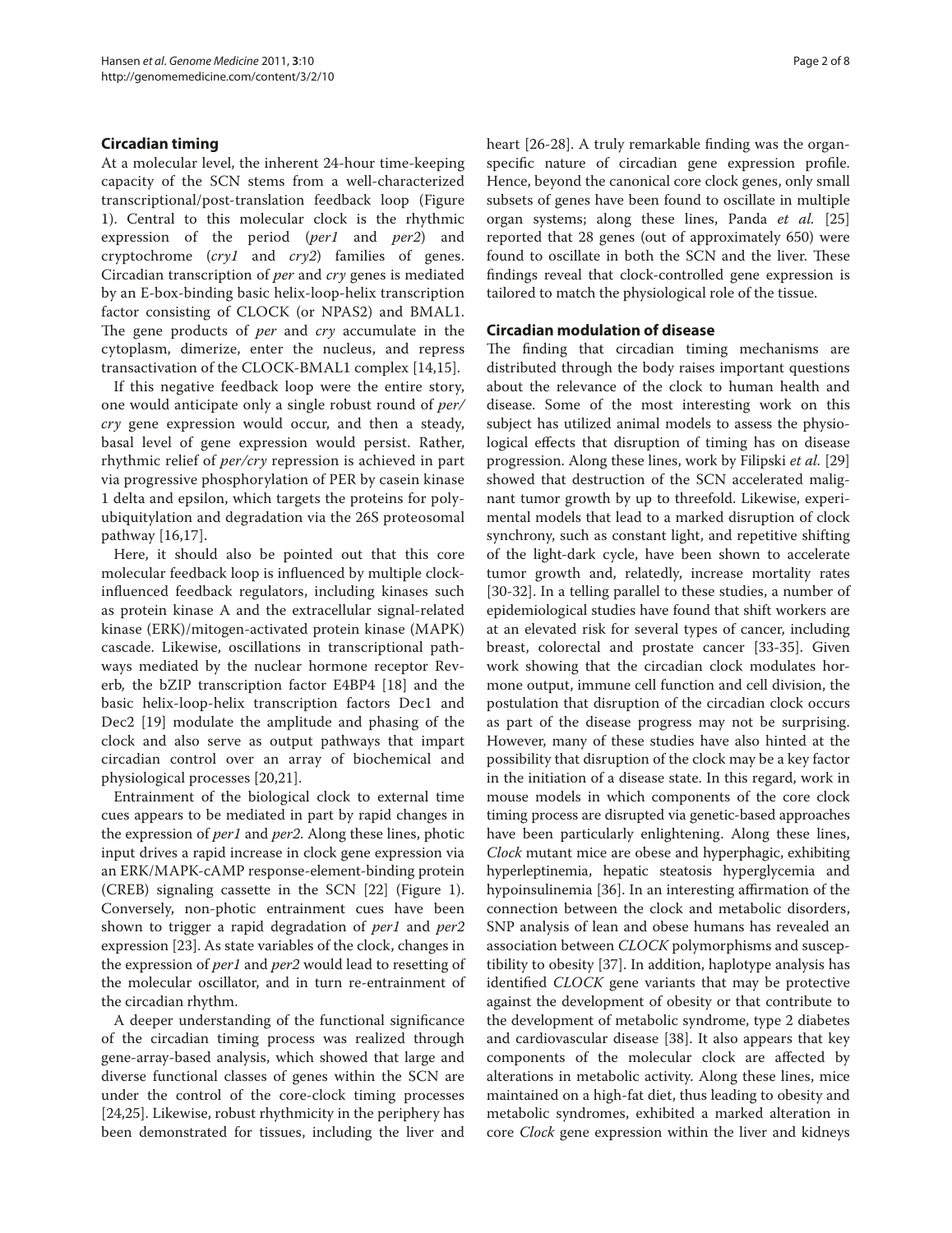

**Figure 1. Schematic overview of molecular circadian clock timing. (a)** Suprachiasmatic nucleus (SCN; red circles) located within the ventral hypothalamus. The two nuclei serve as the master circadian clocks, orchestrating rhythmicity and phasing of ancillary clocks found in peripheral organ systems **(c1)** and throughout the brain **(c2)**. Entrainment of the SCN clock to light is mediated by a direct projection from the retina. **(b)** The molecular clock feedback loop is centered on the rhythmic expression of the period (*per1/2*) and cryptochrome (*cry1/2*) gene families. PERIOD and CRY dimers translocate to the nucleus and negatively regulate their own production via suppression of CLOCK (CLK)- and BMAL1-mediated transcription. Casein kinase 1 (CK1)-mediated phosphorylation triggers degradation of PER proteins, thus relieving transcriptional repression and, in turn, allowing for robust 24-hour clock gene cycling. In addition to the core clock genes, a large fraction of the transcriptome is under the direct or indirect influence of the circadian clock. The clock-controlled transcriptome (CCT) within the SCN includes hormones, kinases, transcription factors and



[39]. Hence, one could envision an intertwining of genetic and lifestyle factors that impact metabolic fitness via alterations in circadian clock function.

Disruption of clock timing has also been shown to contribute to an array of nervous system disorders. Along these lines, familial advanced sleep phase syndrome (FASPS) is an autosomal dominant disorder characterized by a 3- to 4-hour advance in sleep onset and awakening [40]. Hence, an individual with FASPS may fall asleep at 7 pm rather than 11 pm, and with arousal at 3 am instead of 7 am. Linkage analysis revealed that FASPS was localized to a point mutation in the *PER2* gene [41]. At a mechanistic level, this mutation is thought to eliminate a phosphorylation motif for casein kinase 1 epsilon, thus leading to excessive accumulations of PER2 and, in turn, an altered/advanced circadian cycle, initiating premature drive for sleep onset. Interestingly, dysregulation of the clock also appears to contribute to disturbances of the sleep-wake cycles in individuals with Alzheimer's disease. These spontaneous night-time awakenings in patients with Alzheimer's disease are one of the most challenging issues for caregivers [42]. Likewise, individuals suffering from Huntington's disease exhibit clock-regulated disruption of neuroendocrine output, and of the sleep-wake cycles [43-45]. These examples are a mere shortlist of the profound functional roles that the clock plays in organismal physiology. The role of the clock in such diverse processes as cell division and xenobiotic responses, and its roles in regulation of behavior, cognition, arousal and aging are reviewed elsewhere [46-48].

## **Molecular control through microRNA**

To further our understanding of the molecular underpinnings of the circadian clock, researchers have begun to explore the potential role of the non-coding class of small RNA species known as microRNAs. MicroRNAs are potent negative regulators of mRNA translation and, as such, play a central role in sculpting gene expression patterns. MicroRNAs are principally coded within introns and exons of non-coding RNA (that is, intergenic microRNA), and from introns of protein encoding genes (that is, introgenic microRNA) [49,50]. MicroRNAs are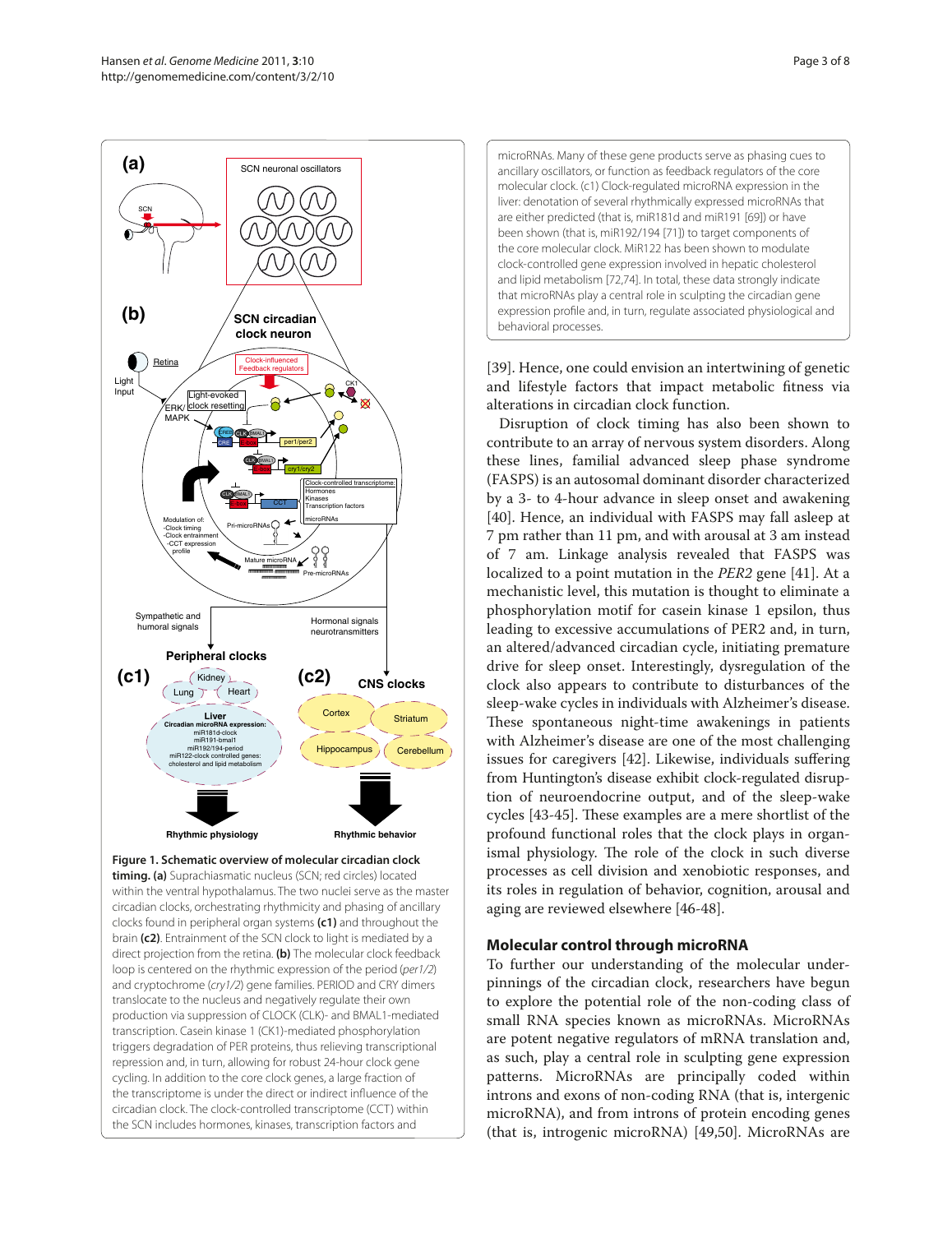frequently coded close to other microRNAs and transcribed as long RNA that contains multiple microRNAs in a cluster (polycistronic microRNAs) [50,51]. The biogenesis of microRNAs occurs via a multistep process, which is described in detail elsewhere [52-54]. In short, microRNAs are transcribed by RNA polymerase II as long single-stranded RNA, forming stem-loop (hairpin) structures, referred to as primary microRNAs. Primary microRNAs are processed to precursor microRNAs (55 to 70 nucleotides) by a protein complex of RNAase III enzyme Drosha and the double-stranded RNA-binding domain protein DGCR8/Pasha in the nucleus [55-57]. Precursor microRNAs are then exported to the cytoplasm where they are further processed to approximately 22 bp microRNA/microRNA\* double-stranded species by a protein complex of RNAase III enzyme, Dicer, and double-stranded RNA-binding domain proteins TRBP/ PACT/loquacious [58,59]. Finally, microRNAs are loaded into the RNA-induced silencing complex, through which the gene silencing function of microRNAs occurs via a reduction in mRNA translation efficiency or mRNA stability [60-62].

## **MicroRNA and clock timing**

Rhythmic control of microRNA expression appears to be conserved from plants to mammals, and has significant consequences for circadian timing. Along these lines, genome-wide tiling arrays have been used to profile the transcriptome of *Arabidopsis thaliana* as a function of the circadian cycle. Beyond the observation that approximately 25% of the coding genes exhibited circadian rhythms of expression, several rhythmically regulated microRNAs (that is, miR160B and miR167D*)* were identified [63]. This experiment was not designed to detect microRNA, and thus it is likely that the results underestimate the total number of oscillating microRNAs.

In addition to circadian control mechanisms, biologically relevant time cues, such as the daily light cycle, also drive rhythmic microRNA expression. Along these lines, *Arabidopsis* miR167, miR168, miR171 and miR398 have recently been shown to oscillate, with higher levels during the daytime than during the night [64] (Table 1). Interestingly, rhythmicity of these microRNAs was not governed by an internal circadian clock, suggesting photic control of some microRNAs. Within humans, it would not be surprising to observe a similar pattern of microRNA expression driven by the clock, exogenous time cues or both.

Circadian-regulated microRNA expression has also been described in *Drosophila melanogaster*. Array analysis of wild-type flies revealed that miR263a and miR263b showed robust circadian oscillations, which were absent in clock mutant flies [65] (Table 1). In a later study, Kadener *et al.* [66] found that abrogation of microRNA biogenesis led to both a marked rise in circadianregulated gene expression and a disruption of circadianregulated behavioral rhythms, thus indicating a role for microRNA in clock timing. AGO1 pull-down assays revealed that gene products involved in clock timing were targeted for microRNA-mediated degradation [64], indicating that core clock molecular feedback is not only regulated at a transcriptional and post-translational level, but also through post-transcriptional/microRNA-mediated control mechanisms.

In the mammalian SCN, microRNAs play a role in clock timing and entrainment. Cheng *et al.* [12] demonstrated that both miR132 and miR219 show oscillatory expression in wild-type mice, but not in circadian mutant mice. Both microRNAs have CRE-enhancer sequences allowing for CREB-dependent regulation [67], but only miR132 was shown to be inducible by light [12]. Importantly, miR219 appears to be under direct control of the molecular clock via the binding of CLOCK and BMAL1 to an E-box within its promoter region. In contrast, miR132 does not contain an E-box motif, and thus its rhythmicity is likely driven by an ancillary CREBactuated transcriptional oscillator [12]. *In vivo* antisense silencing studies demonstrated that miR219 shortens the circadian period and that miR132 negatively regulates light-dependent resetting of the clock [12]. Both miR132 and miR219 affect *per1* expression, and thus influence the core circadian transcriptional loop [12,68]. However, neither miR132 nor miR219 appears to directly target *per1*; thus, the precise mechanisms by which these microRNAs affect the clock are not known.

## **MicroRNA and peripheral circadian oscillators**

In addition to rhythmic microRNA expression in the SCN clock, peripheral oscillators also exert circadian control over microRNA expression. A microarray-based study of mouse liver revealed that over 13% of the probed microRNAs (85 out of 640) exhibited circadian expression patterns [69]. Target prediction analysis indicated that a number of cycling microRNAs were capable of binding to components of the core clock timing process and, for a subset of these microRNAs, there was an inverse expression pattern with their predicted clock gene targets. For example, expression of miR181d and its putative target CLOCK, and miR191 and its putative target BMAL1, were inversely correlated [69]. Conversely, miR328 and miR383 were positively correlated with the expression of their corresponding targets, *per1* and *cry*. This unexpected relationship may be the result of a phase-lag in downregulation, or it may represent an example of positive microRNA regulation that has been uncovered in recent years [70].

In another study, a forward genetic screen was used to identify the miR192/194 gene cluster as inhibitors of the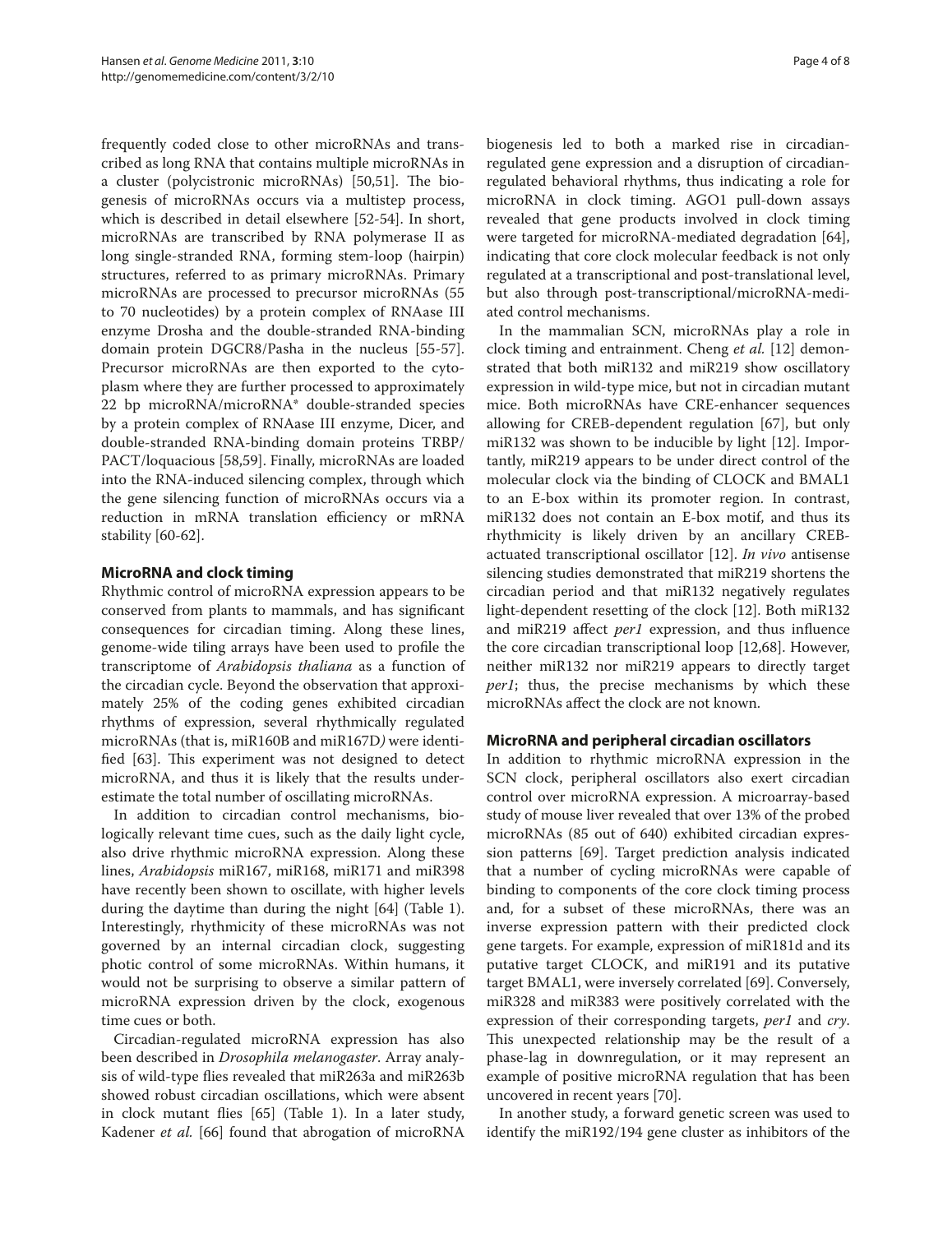| Model        | Organ                   | <b>MicroRNAs</b>                              | Reference(s)    |
|--------------|-------------------------|-----------------------------------------------|-----------------|
| Cell culture |                         | miR328, miR383                                | $[70]$          |
| Arabidopsis  |                         | miR160, miR167, miR168, miR171, miR398        | [63, 64]        |
| Drosophila   |                         | miR263                                        | $[65]$          |
| Chicken      | Photoreceptors          | miR <sub>26a</sub>                            | $[78]$          |
| Rat          | Intestine               | miR16, miR20a, miR141                         | $[76]$          |
| Mouse        | Liver                   | miR122, miR181, miR191                        | $[69, 73 - 75]$ |
|              | Retina                  | miR96, miR103, miR106, miR124, miR182, miR422 | $[77]$          |
|              | Suprachiasmatic nucleus | miR219, miR132                                | $[12]$          |
| Human        |                         | miR182                                        | $[81]$          |

**Table 1. Light and clock-controlled microRNAs**

*per* (*per1* to *3*) gene family [71]. Significantly, the miR192/194 cluster is highly expressed in the liver and kidneys (two oscillating organs) [72] and overexpression studies found that miR192/194 shortens the length of the circadian rhythm via a decrease in *per* gene expression.

The expression of miR122, a known regulator of liver metabolism [73], is also subject to circadian control. Although the mature strand microRNA does not oscillate, both primary and precursor miR122 show robust daily changes in expression, suggesting that transcription is under circadian control [74]. Knockdown of miR122 revealed a marked alteration in the expression of clock-controlled genes, many of which are involved in cholesterol and lipid metabolism. In an additional study, Kojima *et al.* [75] found that the rhythmic expression of the mRNA deadenylase Nocturnin is modulated by miR122 in the liver, suggesting that miR122 is a key intermediate in circadian regulation of hepatic metabolic activity.

Intestine physiology is also governed by the circadian oscillator, which synchronizes enterocyte proliferation and, in turn, nutrient absorbance. Within this context, it is interesting that miR16, miR20a and miR141 all oscillate in the intestine, and that miR16 regulates the rate of proliferation in jejunal crypts by suppressing essential G1/S cell cycle regulators [76]. Hence, microRNA may serve as a link in the circadian control of intestinal physiology.

Finally, several microRNAs have been found to exhibit diurnal oscillations in the mouse retina, including miR96, miR124a, miR103, miR182, miR106b, miR422a and miR422b [77]. Of these, both miR96 and miR182 show potential targeting and downregulation of the clockregulated gene adenylyl cyclase 6. In a separate study, miR26a, which is regulated by both CLOCK and CREB, was found to drive circadian rhythms in the production of the L-type voltage-gated calcium channel α1C subunit in cone photoreceptors [78]. This observation is of functional significance, given the central role that L-type calcium channels play in rhythmic melatonin synthesis and, in turn, circadian retinal physiology [79,80]. Finally, in humans, a polymorphism in pre-miR182 (which exhibits diurnal rhythmicity in the retina [77]) is significantly associated with major depression [81]. Relative to wildtype miR182, mutant miR182 was found to trigger a marked reduction in the expression of the circadian gene *Clock.* These data raise the possibility that mutant miR182 contributes to circadian clock ailments associated with major depression [82].

## **Chronotherapeutic approaches and future outlook**

The finding that microRNA affects key clock timing processes (that is, the core molecular oscillator, clock entrainment and clock output) raises the prospect that chronotherapeutic approaches designed to affect micro-RNA physiology might prove efficacious.

Along these lines, some of the most tractable ailments associated with clock physiology may result from a damped SCN oscillator, which is observed as part of the aging process [83-85]. Hence, approaches to increase the robustness of the clock timing process may offset fragmentation of the sleep-wake cycle, which is often observed as a function of aging. This approach could also prove beneficial to individuals suffering from age-regulated neurodegenerative disorders, such as Alzheimer's disease. Therapeutic approaches could take the form of microRNA antisense or 'sponge' constructs [86], designed to target particular microRNAs, and in turn limit their ability to suppress components of the core clock timing process, or clock output genes. Of note, in mouse models, microRNA knockdown using cholesterol-conjugated 2-*O*-methyl RNA antisense (that is, antagomirs [87]) has already been used to assess the functional roles of miR132 and miR219 in SCN clock physiology [12]. Conversely, transgenic RNA interference-based approaches designed to harness the endogenous microRNA processing machinery could be used to selectively uncouple an aberrant clock-timing gene or clock-output gene from a specific physiological process. This approach could prove particularly useful as part of a cancer treatment strategy.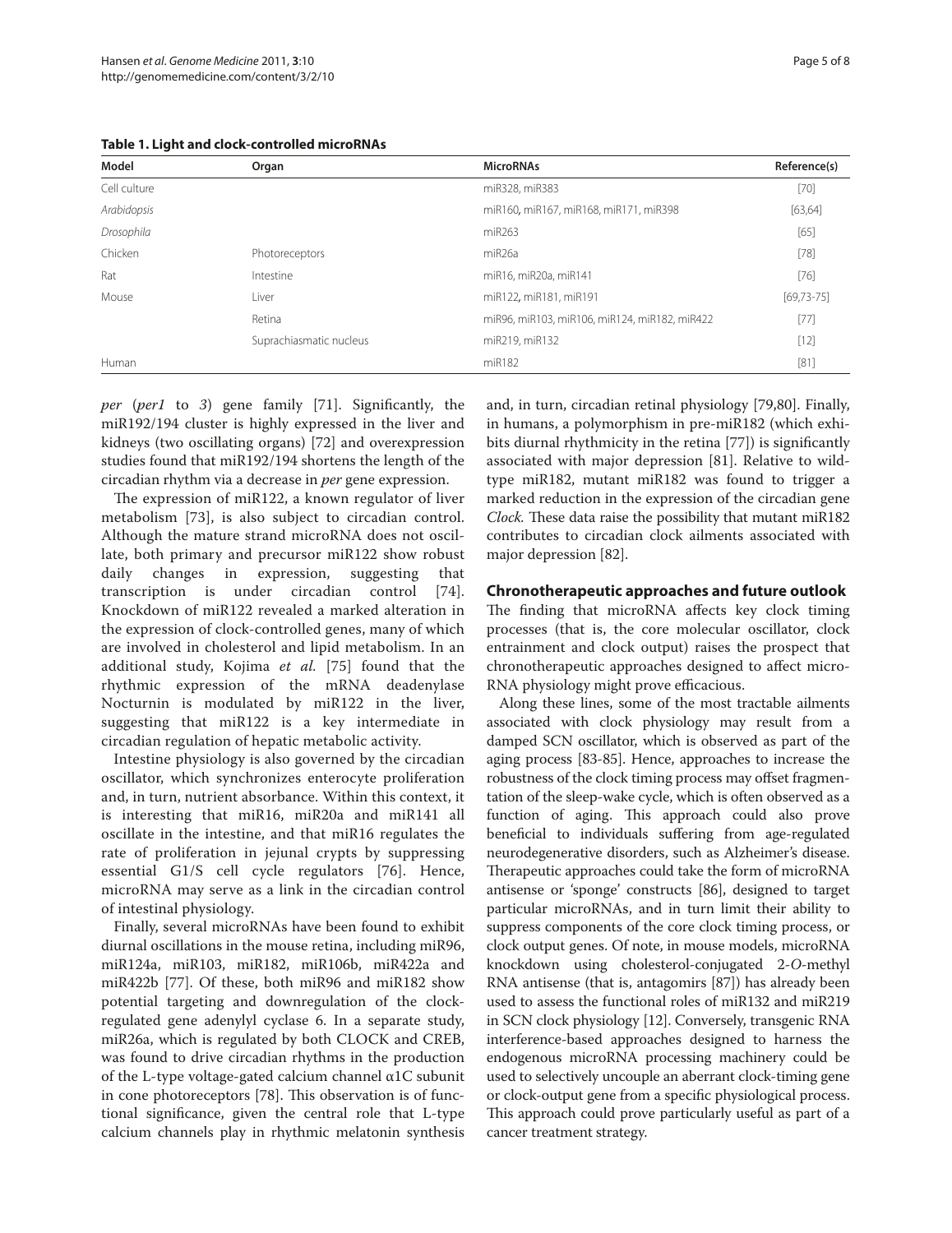Obviously, there are numerous challenges that will need to be addressed for these types of approaches to be implemented. For example, the inability of RNA constructs (for example, antagomirs and sponges) to cross the blood-brain barrier is a significant impediment to minimally invasive therapeutic strategies. Further, issues related to the timing of antisense administration and organ-specific therapeutic targeting will need to be addressed. At the least, the practical application of these methods will require a deeper understanding of micro-RNA biology, the clock, and its role in the regulation of a myriad of gene networks that contribute to human physiology and pathology.

#### **Abbreviations**

CREB, cAMP response-element-binding protein; ERK, extracellular signalrelated kinase; FASPS, familial advanced sleep phase syndrome; MAPK, mitogen-activated protein kinase; SCN, suprachiasmatic nucleus; SNP, singlenucleotide polymorphism.

#### **Competing interests**

The authors declare that they have no competing interests.

#### **Authors' contributions**

All three authors contributed to the writing of the manuscript.

#### **Acknowledgements**

This work was supported by grants MH62335, NS066345 and NS067409 from the National Institutes of Health.

#### Published: 17 February 2011

#### **References**

- 1. Moore RY, Speh JC, Leak RK: Suprachiasmatic nucleus organization. *Cell Tissue Res* 2002, 309:89-98
- 2. Schwartz WJ: A clinician's primer on the circadian clock: its localization, function, and resetting. *Adv Intern Med* 1993, 38:81-106.
- 3. Welsh DK, Takahashi JS, Kay SA: Suprachiasmatic nucleus: cell autonomy and network properties. *Annu Rev Physiol* 2010, 72:551-577.
- 4. Balsalobre A, Brown SA, Marcacci L, Tronche F, Kellendonk C, Reichardt HM, Schutz G, Schibler U: Resetting of circadian time in peripheral tissues by glucocorticoid signaling. *Science* 2000, 289:2344-2347.
- 5. Winkler D, Pjrek E, Iwaki R, Kasper S: Treatment of seasonal affective disorder. *Expert Rev Neurother* 2006, 6:1039-1048.
- 6. Magnusson A, Boivin D: Seasonal affective disorder: an overview. *Chronobiol Int* 2003, 20:189-207.
- 7. Innominato PF, Levi FA, Bjarnason GA: Chronotherapy and the molecular clock: clinical implications in oncology. *Adv Drug Deliv Rev* 2010, 62:979-1001.
- 8. Portaluppi F, Smolensky MH: Perspectives on the chronotherapy of hypertension based on the results of the MAPEC study. *Chronobiol Int* 2010, 27:1652-1667.
- 9. Burioka N, Fukuoka Y, Koyanagi S, Miyata M, Takata M, Chikumi H, Takane H, Watanabe M, Endo M, Sako T, Suyama H, Ohdo S, Shimizu E: Asthma: chronopharmacotherapy and the molecular clock. *Adv Drug Deliv Rev* 2010, 62:946-955.
- 10. Fineberg SK, Kosik KS, Davidson BL: MicroRNAs potentiate neural development. *Neuron* 2009, 64:303-309.
- 11. Garzon R, Calin GA, Croce CM: MicroRNAs in cancer. *Annu Rev Med* 2009, 60:167-179.
- 12. Cheng HY, Papp JW, Varlamova O, Dziema H, Russell B, Curfman JP, Nakazawa T, Shimizu K, Okamura H, Impey S, Obrietan K: MicroRNA modulation of circadian-clock period and entrainment. *Neuron* 2007, 54:813-829.
- 13. Kuss AW, Chen W: MicroRNAs in brain function and disease. *Curr Neurol Neurosci Rep* 2008, 8:190-197.
- 14. Gekakis N, Staknis D, Nguyen HB, Davis FC, Wilsbacher LD, King DP, Takahashi

JS, Weitz CJ: Role of the CLOCK protein in the mammalian circadian mechanism. *Science* 1998, 280:1564-1569.

- 15. Griffin EA, Staknis D, Weitz CJ: Light-independent role of CRY1 and CRY2 in the mammalian circadian clock. *Science* 1999, 286:768-771.
- 16. Eide EJ, Woolf MF, Kang H, Woolf P, Hurst W, Camacho F, Vielhaber EL, Giovanni A, Virshup DM: Control of mammalian circadian rhythm by CKIepsilon-regulated proteasome-mediated PER2 degradation. *Mol Cell Biol* 2005, 25:2795-2807.
- 17. Lowrey PL, Shimomura K, Antoch MP, Yamazaki S, Zemenides PD, Ralph MR, Menaker M, Takahashi JS: Positional syntenic cloning and functional characterization of the mammalian circadian mutation tau. *Science* 2000, 288:483-492.
- 18. Mitsui S, Yamaguchi S, Matsuo T, Ishida Y, Okamura H: Antagonistic role of E4BP4 and PAR proteins in the circadian oscillatory mechanism. *Genes Dev*  2001, 15:995-1006.
- 19. Honma S, Kawamoto T, Takagi Y, Fujimoto K, Sato F, Noshiro M, Kato Y, Honma K: Dec1 and Dec2 are regulators of the mammalian molecular clock. *Nature* 2002, 419:841-844.
- 20. Duez H, Staels B: Rev-erb-alpha: an integrator of circadian rhythms and metabolism. *J Appl Physiol* 2009, 107:1972-2980.
- 21. Cowell IG: E4BP4/NFIL3, a PAR-related bZIP factor with many roles. *Bioessays* 2002, 24:1023-1029.
- 22. Obrietan K, Impey S, Storm DR: Light and circadian rhythmicity regulate MAP kinase activation in the suprachiasmatic nuclei. *Nat Neurosci* 1998, 1:693-700.
- 23. Maywood ES, Mrosovsky N, Field MD, Hastings MH: Rapid down-regulation of mammalian period genes during behavioral resetting of the circadian clock. *Proc Natl Acad Sci U S A* 1999, 96:15211-15216.
- 24. Duffield GE: DNA microarray analyses of circadian timing: the genomic basis of biological time. *J Neuroendocrinol* 2003 15:991-1002
- 25. Panda S, M., Antoch MP, Miller BH, Su AI, Schook AB, Straume M, Schultz PG, Kay SA, Takahashi JS, Hogenesch JB: Coordinated transcription of key pathways in the mouse by the circadian clock. *Cell* 2002, 109:307-320.
- 26. Storch KF, Lipan O, Leykin I, Viswanathan N, Davis FC, Wong WH, Weitz CJ: Extensive and divergent circadian gene expression in liver and heart. *Nature* 2002, 417:78-83.
- 27. Ueda HR, Chen W, Adachi A, Wakamatsu H, Hayashi S, Takasugi T, Nagano M, Nakahama K, Suzuki Y, Sugano S, Iino M, Shigeyoshi Y, Hashimoto S: A transcription factor response element for gene expression during circadian night. *Nature* 2002, 418:534-539.
- 28. Akhtar RA, Reddy AB, Maywood ES, Clayton JD, King VM, Smith AG, Gant TW, Hastings MH, Kyriacou CP: Circadian cycling of the mouse liver transcriptome, as revealed by cDNA microarray, is driven by the suprachiasmatic nucleus. *Curr Biol* 2002, 12:540-550.
- 29. Filipski E, King VM, Li X, Granda TG, Mormont MC, Liu X, Claustrat B, Hastings MH, Levi F: Host circadian clock as a control point in tumor progression. *J Natl Cancer Inst* 2002, 94:690-697.
- 30. Filipski E, Delaunay F, King VM, Wu MW, Claustrat B, Grechez-Cassiau A, Guettier C, Hastings MH, Francis L: Effects of chronic jet lag on tumor progression in mice. *Cancer Res* 2004, 64:7879-7885.
- 31. Blask DE, Dauchy RT, Sauer LA, Krause JA, Brainard GC: Growth and fatty acid metabolism of human breast cancer (MCF-7) xenografts in nude rats: impact of constant light-induced nocturnal melatonin suppression. *Breast Cancer Res Treat* 2003, 79:313-320.
- 32. Cos S, Mediavilla D, Martinez-Campa C, Gonzalez A, Alonso-Gonzalez C, Sanchez-Barcelo EJ: Exposure to light-at-night increases the growth of DMBA-induced mammary adenocarcinomas in rats. *Cancer Lett* 2006, 235:266-271.
- 33. Wood PA, Yang X, Hrushesky WJ: Clock genes and cancer. *Integr Cancer Ther*  2009, 8:303-308.
- 34. Haus E, Smolensky M: Biological clocks and shift work: circadian dysregulation and potential long-term effects. *Cancer Causes Control* 2006, 17:489-500.
- 35. Stevens RG: Working against our endogenous circadian clock: breast cancer and electric lighting in the modern world. *Mutat Res* 2009, 680:106-108.
- 36. Turek FW, Joshu C, Kohsaka A, Lin E, Ivanova G, McDearmon E, Laposky AS, Losee-Olson S, Easton A, Jensen DR, Eckel RH, Takahashi JS, Bass J: Obesity and metabolic syndrome in circadian Clock mutant mice. *Science* 2005, 308:1043-1045.
- 37. Sookoian S, Gemma C, Gianotti TF, Burgueno A, Castano G, Pirola CJ: Genetic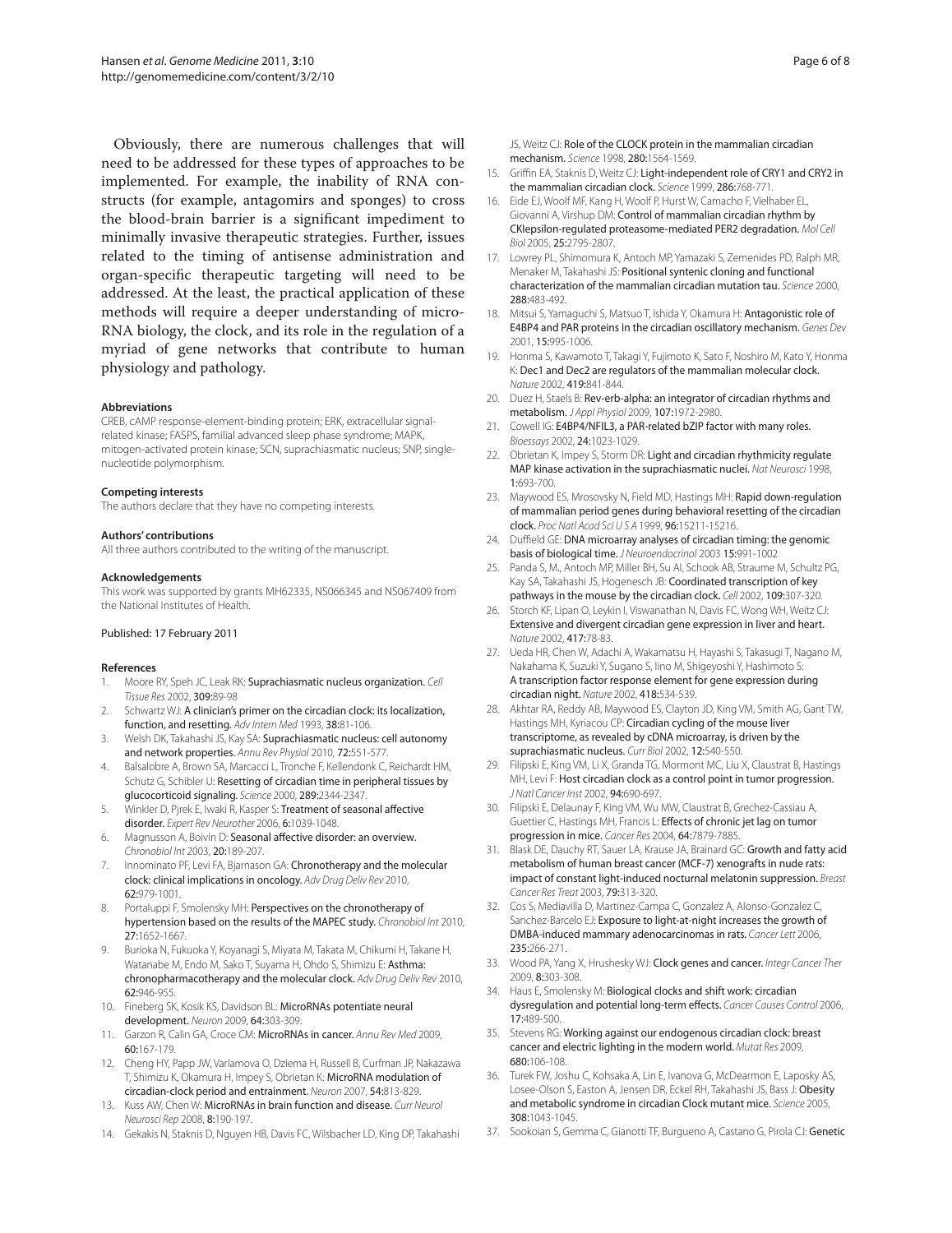variants of Clock transcription factor are associated with individual susceptibility to obesity. *Am J Clin Nutr* 2008, 87:1606-1615.

- Scott EM, Carter AM, Grant PJ: Association between polymorphisms in the *Clock* gene, obesity and the metabolic syndrome in man. *Int J Obes* 2008, 32:658-662.
- 39. Hsieh MC, Yang SC, Tseng HL, Hwang LL, Chen CT, Shieh KR: Abnormal expressions of circadian-clock and circadian clock-controlled genes in the livers and kidneys of long-term, high-fat-diet-treated mice. *Int J Obes* 2010, 34:227-239.
- 40. Jones CR, Campbell SS, Zone SE, Cooper F, DeSano A, Murphy PJ, Jones B, Czajkowski L, Ptacek LJ: Familial advanced sleep-phase syndrome: a shortperiod circadian rhythm variant in humans. *Nat Med* 1999, 5:1062-1065.
- 41. Toh KL, Jones CR, He Y, Eide EJ, Hinz WA, Virshup DM, Ptacek LJ, Fu YH: An hPer2 phosphorylation site mutation in familial advanced sleep phase syndrome. *Science* 2001, 291:1040-1043.
- 42. Ownby RL, Saeed M, Wohlgemuth W, Capasso R, Acevedo A, Peruyera G, Sevush S: Caregiver reports of sleep problems in non-Hispanic white, Hispanic, and African American patients with Alzheimer dementia. *J Clin Sleep Med* 2010, 6:281-289.
- 43. Ferrari E, Nappi G, Vailati A, Martignoni E, Bossolo PA, Polleri A: Circadian periodicity of plasma prolactin in some neurological diseases. *Int J Chronobiol* 1979, 6:231-242.
- 44. Petersen A, Hult S, Kirik D: Huntington's disease new perspectives based on neuroendocrine changes in rodent models. *Neurodegener Dis* 2009, 6:154-164.
- 45. Aziz NA, Anguelova GV, Marinus J, Lammers GJ, Roos RA: Sleep and circadian rhythm alterations correlate with depression and cognitive impairment in Huntington's disease. *Parkinsonism Relat Disord* 2010, 16:345-350.
- Benca RM, Duncan MJ, Frank E, McClung C, Nelson RJ, Vicentic A: Biological rhythms, higher brain function, and behavior: Gaps, opportunities, and challenges. *Brain Res Rev* 2009, 62:57-70.
- 47. Khapre RV, Samsa WE, Kondratov RV: Circadian regulation of cell cycle: Molecular connections between aging and the circadian clock. *Ann Med*  2010, 42:404-415.
- 48. Ko CH, Takahashi JS: Molecular components of the mammalian circadian clock. *Hum Mol Genet* 2006, 15:271-276.
- 49. Liu N, Okamura K, Tyler DM, Phillips MD, Chung WJ, Lai EC: The evolution and functional diversification of animal microRNA genes. *Cell Res* 2008, 18:985-996.
- 50. Kim VN, Han J, Siomi MC: Biogenesis of small RNAs in animals. *Nat Rev Mol Cell Biol* 2009, 10:126-139.
- 51. Olive V, Jiang I, He L: miR17-92, a cluster of microRNAs in the midst of the cancer network. *Int J Biochem Cell Biol* 2010, 42:1348-1354.
- 52. Lagos-Quintana M, Rauhut R, Lendeckel W, Tuschl T: Identification of novel genes coding for small expressed RNAs. *Science* 2001, 294:853-858.
- 53. Bartel DP: MicroRNAs: genomics, biogenesis, mechanism, and function. *Cell* 2004, 116:281-297.
- 54. Kim YK, Kim VN: Processing of intronic microRNAs. *EMBO J* 2007, 26:775-783.
- 55. Gregory RI, Yan KP, Amuthan G, Chendrimada T, Doratotaj B, Cooch N, Shiekhattar R: The microprocessor complex mediates the genesis of microRNAs. *Nature* 2004, 432:235-240.
- 56. Denli AM, Tops BB, Plasterk RH, Ketting RF, Hannon GJ: Processing of primary microRNAs by the microprocessor complex. *Nature* 2004, 432:231-235.
- 57. Han J, Lee Y, Yeom KH, Nam JW, Heo I, Rhee JK, Sohn SY, Cho Y, Zhang BT, Kim VN: Molecular basis for the recognition of primary microRNAs by the Drosha-DGCR8 complex. *Cell* 2006, 125:887-901.
- 58. Chendrimada TP, Gregory RI, Kumaraswamy E, Norman J, Cooch N, Nishikura K, Shiekhattar R: TRBP recruits the Dicer complex to Ago2 for microRNA processing and gene silencing. *Nature* 2005, 436:740-744.
- 59. Forstemann K, Tomari Y, Du T, Vagin VV, Denli AM, Bratu DP, Klattenhoff C, Theurkauf WE, Zamore PD: Normal microRNA maturation and germ-line stem cell maintenance requires Loquacious, a double-stranded RNAbinding domain protein. *PLoS Biol* 2005, 3:E236.
- 60. Wightman B, Ha I, Ruvkun G: Posttranscriptional regulation of the heterochronic gene lin-14 by lin-4 mediates temporal pattern formation in *C. elegans*. *Cell* 1993, 75:855-862.
- 61. Zeng Y, Yi R,Cullen BR: MicroRNAs and small interfering RNAs can inhibit mRNA expression by similar mechanisms. *Proc Natl Acad Sci U S A* 2003, 100:9779-9784.
- 62. Wu L, Belasco JG: Let me count the ways: mechanisms of gene regulation by microRNAs and siRNAs. *Mol Cell* 2008, 29:1-7.
- 63. Hazen SP, Naef F, Quisel T, Gendron JM, Chen H, Ecker JR, Borevitz JO, Kay SA: Exploring the transcriptional landscape of plant circadian rhythms using genome tiling arrays. *Genome Biol* 2009, 10:R17.
- 64. Sire C, Moreno AB, Garcia-Chapa M, Lopez-Moya JJ, San Segundo B: Diurnal oscillation in the accumulation of *Arabidopsis* microRNAs, miR167, miR168, miR171 and miR398. *FEBS Lett* 2009 583:1039-1044.
- 65. Yang M, Lee JE, Padgett RW, Edery I: Circadian regulation of a limited set of conserved microRNAs in *Drosophila*. *BMC Genomics* 2008, 9:83.
- 66. Kadener S, Menet JS, Sugino K, Horwich MD, Weissbein U, Nawathean P, Vagin VV, Zamore PD, Nelson SB, Rosbash M: A role for microRNAs in the *Drosophila* circadian clock. *Genes Dev* 2009, 23:2179-2191.
- 67. Impey S, McCorkle SR, Cha-Molstad H, Dwyer JM, Yochum GS, Boss JM, McWeeney S, Dunn JJ, Mandel G, Goodman RH: Defining the CREB regulon: a genome-wide analysis of transcription factor regulatory regions. *Cell*  2004, 119:1041-1054.
- 68. Alvarez-Saavedra M, Antoun G, Yanagiya A, Oliva-Hernandez R, Cornejo-Palma D, Perez-Iratxeta C, Sonenberg N, Cheng HY: MiRNA-132 orchestrates chromatin remodeling and translational control of the circadian clock. *Hum Mol Genet* 2011, 20:731-751.
- 69. Na YJ, Sung JH, Lee SC, Lee YJ, Choi YJ, Park WY, Shin HS, Kim JH: Comprehensive analysis of microRNA-mRNA co-expression in circadian rhythm. *Exp Mol Med* 2009, 41:638-647.
- 70. Place RF, Li LC, Pookot D, Noonan EJ, Dahiya R: MicroRNA-373 induces expression of genes with complementary promoter sequences. *Proc Natl Acad Sci U S A* 2008, 105:1608-1613.
- 71. Nagel R, Clijsters L, Agami R: The microRNA-192/194 cluster regulates the *Period* gene family and the circadian clock. *FEBS J* 2009, 276:5447-5455.
- Guo H, Brewer JM, Champhekar A, Harris RB, Bittman EL: Differential control of peripheral circadian rhythms by suprachiasmatic-dependent neural signals. *Proc Natl Acad Sci U S A* 2005, 102:3111-3116.
- 73. Esau C, Davis S, Murray SF, Yu XX, Pandey SK, Pear M, Watts L, Booten SL, Graham M, McKay R, Subramaniam A, Propp S, Lollo BA, Freier S, Bennett CF, Bhanot S, Monia BP: MiR122 regulation of lipid metabolism revealed by *in vivo* antisense targeting. *Cell Metab* 2006, 3:87-98.
- 74. Gatfield D, Le Martelot G, Vejnar CE, Gerlach D, Schaad O, Fleury-Olela F, Ruskeepaa AL, Oresic M, Esau CC, Zdobnov EM, Schibler U: Integration of microRNA miR122 in hepatic circadian gene expression. *Genes Dev* 2009, 23:1313-1326.
- 75. Kojima S, Gatfield D, Esau CC, Green CB: MicroRNA-122 modulates the rhythmic expression profile of the circadian deadenylase Nocturnin in mouse liver. *PLoS One* 2010, 5:E11264.
- 76. Balakrishnan A, Stearns AT, Park PJ, Dreyfuss JM, Ashley SW, Rhoads DB and Tavakkolizadeh A: MicroRNA miR16 is anti-proliferative in enterocytes and exhibits diurnal rhythmicity in intestinal crypts. *Exp Cell Res* 2010, 316:3512-3521.
- 77. Xu S, Witmer PD, Lumayag S, Kovacs B, Valle D: MicroRNA (microRNA) transcriptome of mouse retina and identification of a sensory organspecific microRNA cluster. *J Biol Chem* 2007, 282:25053-25066.
- 78. Shi L, Ko ML, Ko GY: Rhythmic expression of microRNA-26a regulates the L-type voltage-gated calcium channel alpha1C subunit in chicken cone photoreceptors. *J Biol Chem* 2009, 284:25791-25803.
- 79. Vanova TN, Iuvone PM: Circadian rhythm and photic control of cAMP level in chick retinal cell cultures: a mechanism for coupling the circadian oscillator to the melatonin-synthesizing enzyme, arylalkylamine *N*acetyltransferase, in photoreceptor cells. *Brain Res* 2003, 991:96-103.
- 80. Ko ML, Liu Y, Dryer SE, Ko GY: The expression of L-type voltage-gated calcium channels in retinal photoreceptors is under circadian control. *J Neurochem* 2007, 103:784-792.
- 81. Saus E, Soria V, Escaramís G, Vivarelli F, Crespo JM, Kagerbauer B, Menchón JM, Urretavizcaya M, Gratacòs M, Estivill X: Genetic variants and abnormal processing of pre-miR-182, a circadian clock modulator, in major depression patients with late insomnia. *Hum Mol Genet* 2010, 19:4017-4025.
- 82. Mendlewicz J: Disruption of the circadian timing systems: molecular mechanisms in mood disorders*. CNS Drugs* 2009, 23:15*-*26*.*
- 83. Bentivoglio M, Deng XH, Nygard M, Sadki A, Kristensson K: The aging suprachiasmatic nucleus and cytokines: functional, molecular, and cellular changes in rodents. *Chronobiol Int* 2006, 23:437-449.
- Hofman MA, Swaab DF: Living by the clock: the circadian pacemaker in older people. *Ageing Res Rev* 2006 5:33-51.
- 85. Weinert D: Age-dependent changes of the circadian system. *Chronobiol Int*  2000, 17:261-283.